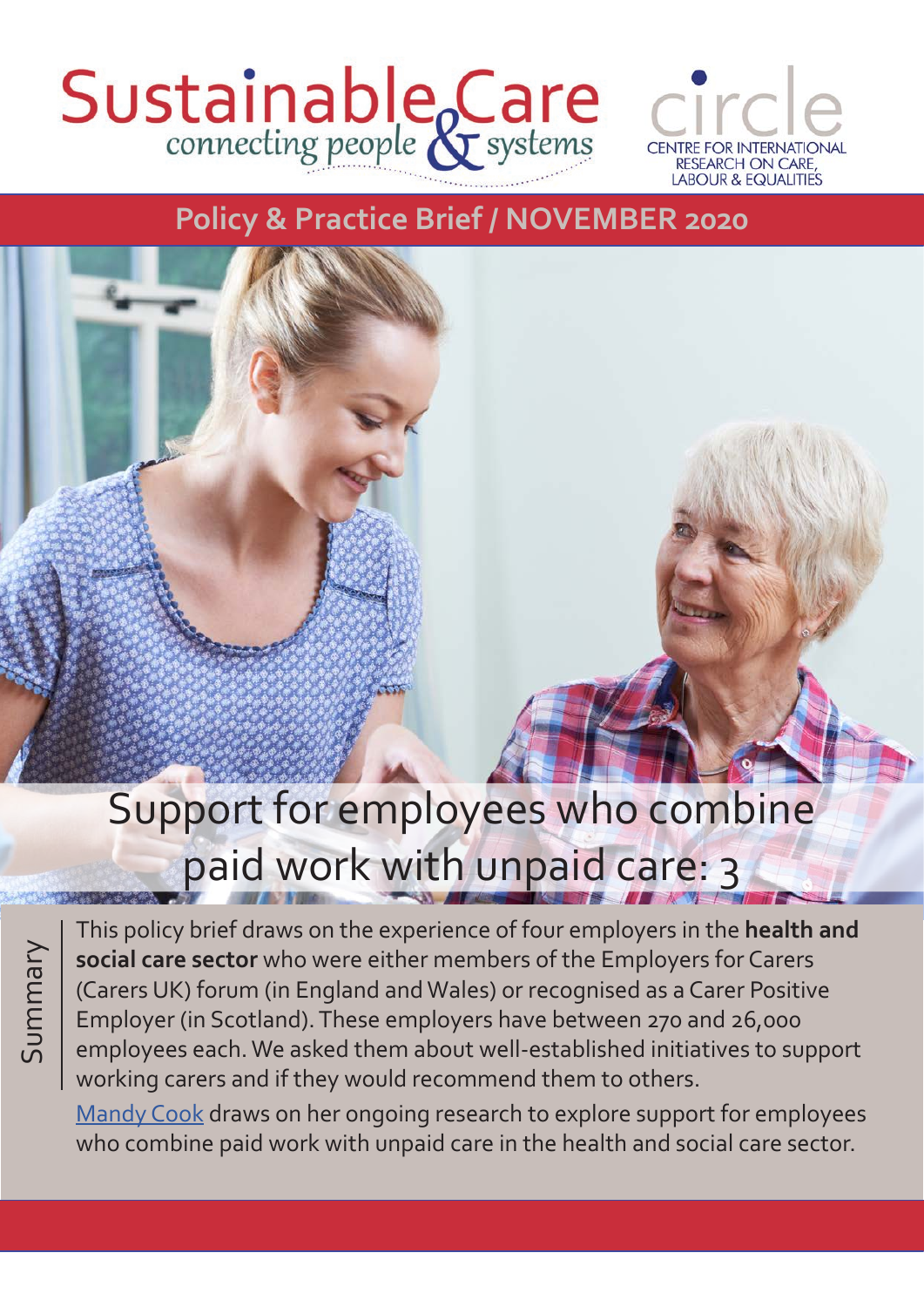#### **EMERGING FINDINGS**

All four health and social care sector employers were taking different, yet innovative, approaches to support their employees with caring responsibilities, while continuing to meet their service needs. In their daily work, they already saw carers as a hugely important asset, and aimed to help and support them in their vital roles. They realised that their **culture of commitment and support for carers should also include thier own employees**:

*"We have very strong partnership working with our patients and carers, and realised we were missing a trick here, because we've got all this information for carers, for patients. And what we were actually finding is, when these carers came to our group, they were our staff. So, whilst our staff had come to the carers' group for their patient, we were not doing anything for them. So, we decided to try and bring the two together and try and utilise the skills and the knowledge that some of our staff as carers had already got, to share with staff within the organisation who perhaps don't know as much."* HR team member, NHS organisation

*"I think it makes sense that whatever you're pushing out into the sector, whatever your Learning and Development department are sending out with, I think it's important that what we do internally mirrors that, otherwise it doesn't make sense. There are a number of things that we're picking up that have been developed out with in the sector and using them internally. I think that's a good thing."* HR team member, social care sector

This commitment to employees with caring responsibilities had led to initiatives such as a review of existing flexible working policies, the development of a dedicated carers policy, and affiliation to the **Employers** [for Carers](https://www.employersforcarers.org/) and [Carer Positive](http://www.carerpositive.org/) schemes.

The three NHS employers had developed a **health and wellbeing plan** to enable collaborative working within their organisation to support employee health and wellbeing. Their plans recognised the importance of supporting an employee's physical and mental health wellbeing. Health and wellbeing initiatives can enhance commitments to supporting working carers, and may include: 24/7 access to a spiritual care team; an intranet 'wellbeing' page (used to signpost carers to external organisations who can offer help and advice); carer health checks; and referrals for mindfulness sessions, holistic therapies, physiotherapy and chiropody services.

One NHS employer had a **health and wellbeing lead** whose role was to focus on the physical, mental and financial wellbeing of employees. This included working



with the organisation's carer co-ordinator '*to try and link in with any agencies or anybody we can utilise in terms of carer support outside the organisation. She was the one who put us in touch with Employers for Carers. She instigated that. So, she tries to work as closely as possible with anybody in the area who can provide support for staff with caring responsibilities*' (HR team member, NHS organisation).

#### **CHALLENGES**

All four health and social care sector employers saw **demographic change** as a significant driver for organisational change. In the UK, the peak age for caring is 50-64. Over 2 million people in this age group are carers [\(Carers UK, 2019\)](https://www.carersuk.org/images/Facts_about_Carers_2019.pdf). Developing ways to support and retain their **older workforce**, '*to avoid the loss of a significant proportion of the workforce over the next 5 to 10 years*' (HR team member, NHS organisation), is recognised as a major challenge.

The three NHS sector employers all appreciated how wider demographic changes were playing out in their own workforce. Specific challenges arose in particular job roles. Nurses were the largest group in the clinical workforce, with the most evident ageing profile.

To help meet this challenge, employment policies to support an ageing workforce had been developed:

*"We have always tried to have the supportive policies there. So, it's interesting at the moment that we are looking at more flexibility in the workplace at a time when we're really struggling in terms of money and staff. So, I think actually the organisation, whilst it understands we've got challenges, understands that staff are key to this and we really need to make sure that whilst we cover all our bases, we're still allowing that support and flexibility for people."* HR team member, NHS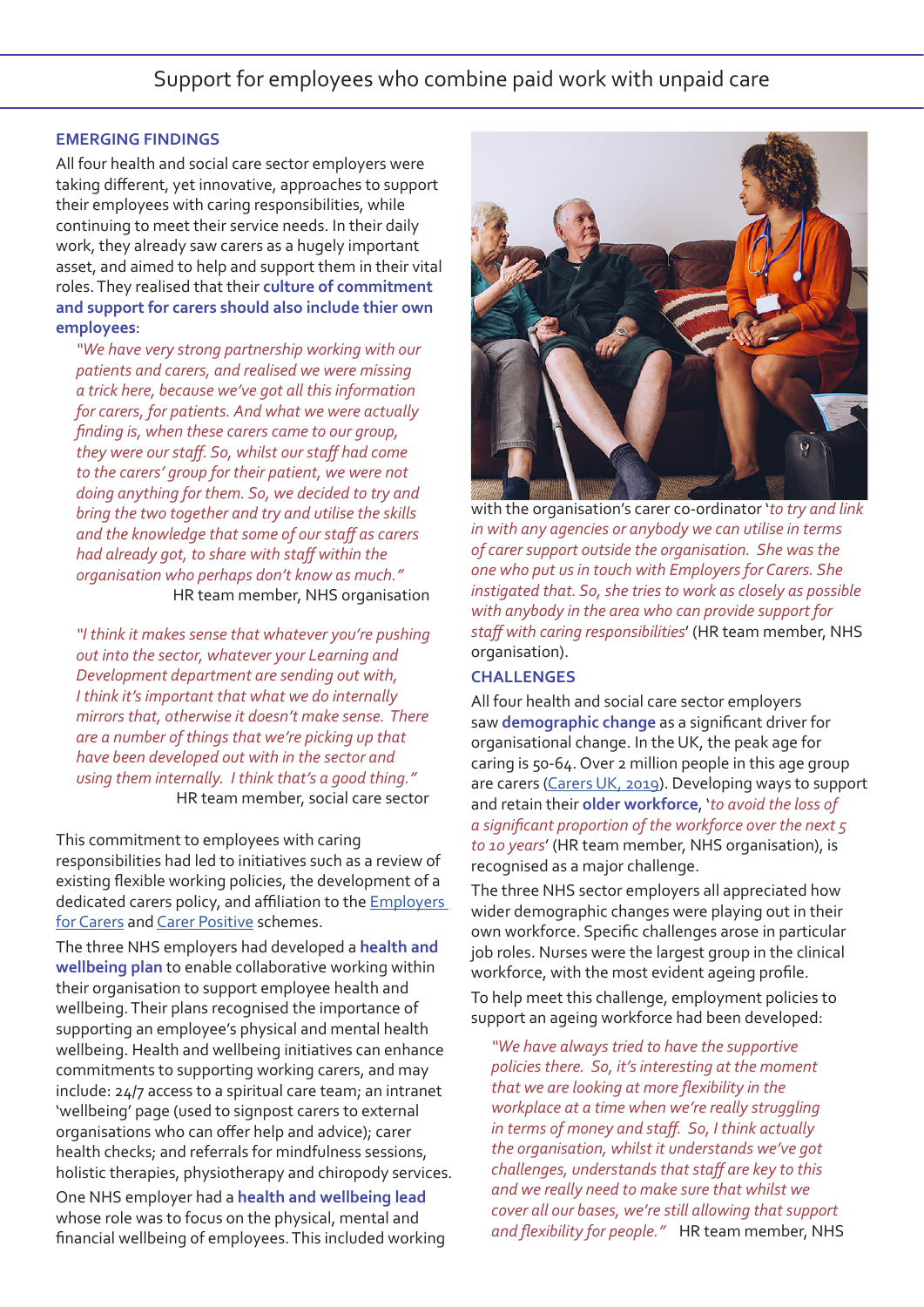Support for employees who combine paid work with unpaid care

 Supportive policies include **flexible retirement**, which is very well utilised by one employer:

*"This allows employees to retire and come back on reduced hours or perhaps a step down from a senior role to a less senior role. We have a lot of employees who do that, or will leave their substantive role and come back on the bank, on an 'as and when' contract, and we have a lot of staff who do that as well. A lot of our older staff are working carers, so it gives them the opportunity to balance their work and caring responsibilities."*

**HR team member, NHS organisation** 

Another innovative policy recently introduced in one of the organisations was an **internal movement policy**. This offered fast-track for nurses interested in a 'sideways' move, reducing the complexity and time taken to fill vacancies:

*"So, we've got a policy now, which says that an individual can identify that they're now at a point where they can't work in an area (e.g. in patient services) for whatever reason, and it might be caring responsibilities, and ask to move to another area (e.g. community nursing), and the policy will support them in terms of being able to move into that area, and retain them, rather than losing staff."* HR team member, NHS organisation

#### **DEBATES & IDEAS**

The line manager is critical in sensitively balancing the needs of the individual and the business. They are often the person who knows an employee best, who applies organisational policy relating to people management, and who is best placed to signpost carers to internal and external support mechanisms. For working carers, the attitudes and behaviours of managers and other employees are as important as formal policies [\(Greater](https://www.gmhsc.org.uk/wp-content/uploads/2018/11/GMCSU-Working-Carers-Toolkit-PRINT-VERSION-28112018c.pdf)  [Manchester NHS, 2018\)](https://www.gmhsc.org.uk/wp-content/uploads/2018/11/GMCSU-Working-Carers-Toolkit-PRINT-VERSION-28112018c.pdf).

Members of the HR teams in these health and social care sector organisations recognised the pivotal role line managers play in supporting working carers, and the importance of line mangers being aware of the policies in place and of how '*at the manager's discretion*' should be interpreted. HR team members encourage line managers to 'have the conversation' with carers in their team, and to think creatively about how they can provide the support needed, rather than reinforce some staff's perception that '*the manager is just going to say 'no' all the time*'.

One NHS employer ran **lunchtime roadshows** across its main hospital and community sites, hosted by HR staff, trade union and local carer's organisation representatives and carer leads, to facilitate carer identification, information sharing and peer support.



A key theme to emerge from the roadshows was variation in managers' responses when interpreting 'at a manager's discretion' in terms of allocation of different types of leave for carers. In response, an e-learning module was developed:

*"An e-learning module has been developed in order to give managers a sense of what it is like to be a carer, the value of keeping carers who are employees in the organisation and the range of options open to them as managers in using policies to support staff in their teams. Part of the modules include two digital stories of carers (one female clinician and one male non-clinician) who have shared their experiences. The stories have also been used as part of presentations to teams and groups."*

HR team member, NHS organisation

Another health sector employer was considering **workshops** as a way of encouraging dialogue and supporting line managers to have the conversation with team members who are carers:

*"We are thinking about these workshops, to try and encourage managers to come and ask questions about the policies. Because certain policies do say 'at your managers discretion', it's very easy for them just to say 'no'. But we are hoping the workshops will encourage line managers to have that conversation. As I say, it's not always about getting time off, it's about thinking differently, how to support that person, asking them what they need, and what they would like as well."*

HR team member, NHS organisation

#### **KEY MESSAGES**

Based on our research with NHS and social care organisations, our '**good practice**' recommendations are:

• Think about how your **existing culture of support and commitment to carers** could be utilised to support your employees with caring responsibilities, such as inviting employees to existing carers' groups. You could also try something new, as one